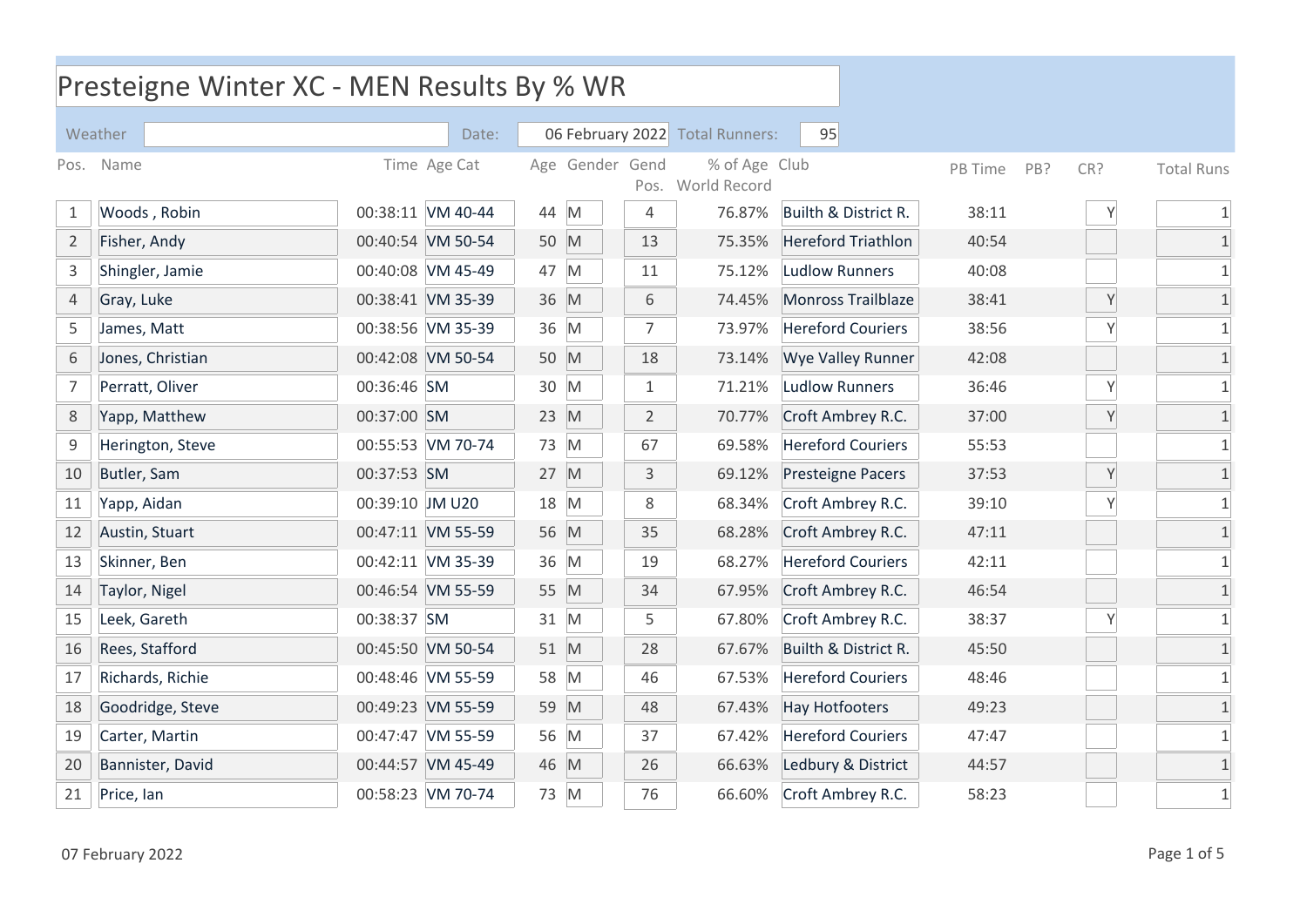| Pos. | Name             |             | Time Age Cat      |      | Age Gender Gend |    | % of Age Club<br>Pos. World Record |                           | PB Time | PB? | CR? | <b>Total Runs</b> |
|------|------------------|-------------|-------------------|------|-----------------|----|------------------------------------|---------------------------|---------|-----|-----|-------------------|
| 22   | Norwood, Simon   |             | 00:46:36 VM 50-54 | 51 M |                 | 33 | 66.56%                             | Croft Ambrey R.C.         | 46:36   |     |     | $\mathbf{1}$      |
| 23   | Dunn, Mark       |             | 00:48:57 VM 55-59 | 57 M |                 | 47 | 66.53%                             | Wye Valley Runner         | 48:57   |     |     | $\mathbf{1}$      |
| 24   | Apperley, Eric   | 00:39:33 SM |                   | 26 M |                 | 9  | 66.20%                             | Croft Ambrey R.C.         | 39:33   |     | Y   | $\mathbf{1}$      |
| 25   | Lamonby, Mark    | 00:39:44 SM |                   | 32 M |                 | 10 | 65.90%                             | Croft Ambrey R.C.         | 39:44   |     | Y   | $\mathbf{1}$      |
| 26   | George, Richard  |             | 00:48:39 VM 55-59 | 55 M |                 | 43 | 65.50%                             | <b>Hereford Couriers</b>  | 48:39   |     |     | $\mathbf{1}$      |
| 27   | Jones, Gavin     | 00:40:25 SM |                   | 29 M |                 | 12 | 64.78%                             | <b>Monross Trailblaze</b> | 40:25   |     |     | $\mathbf{1}$      |
| 28   | Mammatt, Paul    |             | 00:48:43 VM 50-54 | 53 M |                 | 44 | 64.52%                             | <b>Hereford Triathlon</b> | 48:43   |     |     | $\mathbf{1}$      |
| 29   | Davey, Jonathan  |             | 00:50:51 VM 55-59 | 57 M |                 | 53 | 64.04%                             | <b>Hereford Couriers</b>  | 50:51   |     |     | $\mathbf{1}$      |
| 30   | Nugent, Paddy    |             | 00:52:33 VM 60-64 | 60 M |                 | 56 | 64.03%                             | <b>Wye Valley Runner</b>  | 52:33   |     |     | $\mathbf{1}$      |
| 31   | Connell, Rob     |             | 00:53:01 VM 60-64 | 61 M |                 | 58 | 63.88%                             | <b>Hereford Couriers</b>  | 53:01   |     |     | $\mathbf{1}$      |
| 32   | Gunner, Gary     |             | 01:01:57 VM 75-79 | 75 M |                 | 86 | 63.63%                             | Croft Ambrey R.C.         | 01:57   |     |     | $\mathbf{1}$      |
| 33   | Shaw, Mike       |             | 00:59:50 VM 70-74 | 70 M |                 | 80 | 63.62%                             | <b>Hereford Triathlon</b> | 59:50   |     |     | $\mathbf{1}$      |
| 34   | Knight, Ryan     | 00:41:15 SM |                   | 27 M |                 | 14 | 63.47%                             | <b>Hereford Couriers</b>  | 41:15   |     |     | $\mathbf{1}$      |
| 35   | Whitmarsh, Guy   |             | 01:04:26 VM 75-79 | 77 M |                 | 88 | 63.19%                             | Croft Ambrey R.C.         | 04:26   |     |     | $\mathbf{1}$      |
| 36   | Cameron, Ross    | 00:41:37 SM |                   | 22 M |                 | 15 | 62.92%                             | <b>Hereford Couriers</b>  | 41:37   |     |     | $\mathbf{1}$      |
| 37   | O'Reilly, Haydn  |             | 00:46:05 VM 40-44 | 43 M |                 | 30 | 62.86%                             | Builth & District R.      | 46:05   |     |     | $\mathbf{1}$      |
| 38   | Taylor, Neil     |             | 00:54:52 VM 60-64 | 64 M |                 | 65 | 62.85%                             | Croft Ambrey R.C.         | 54:52   |     |     | $\mathbf{1}$      |
| 39   | Taylor, Andy     |             | 00:48:45 VM 45-49 | 49   | M               | 45 | 62.77%                             | <b>Hereford Triathlon</b> | 48:45   |     |     | $\mathbf{1}$      |
| 40   | Robinson, Jasper | 00:41:44 SM |                   | 20 M |                 | 16 | 62.74%                             | Croft Ambrey R.C.         | 41:44   |     |     | $\mathbf{1}$      |
| 41   | Thompson, Barry  |             | 00:48:08 VM 45-49 | 47 M |                 | 40 | 62.64%                             | Ledbury & District        | 48:08   |     |     | $\mathbf{1}$      |
| 42   | Graham, Owen     | 00:41:54 SM |                   | 26 M |                 | 17 | 62.49%                             | <b>Hereford Couriers</b>  | 41:54   |     |     | $\mathbf{1}$      |
| 43   | Turner, Thomas   |             | 00:46:26 VM 35-39 | 36 M |                 | 32 | 62.02%                             | Builth & District R.      | 46:26   |     |     | $\mathbf{1}$      |
| 44   | Koval, Peter     |             | 00:44:14 VM 35-39 | 38 M |                 | 23 | 61.98%                             | <b>Hereford Triathlon</b> | 44:14   |     |     | $\mathbf{1}$      |
| 45   | Lawrence, Ryan   | 00:42:21 SM |                   | 30 M |                 | 20 | 61.83%                             | <b>Hereford Couriers</b>  | 42:21   |     |     | $\mathbf{1}$      |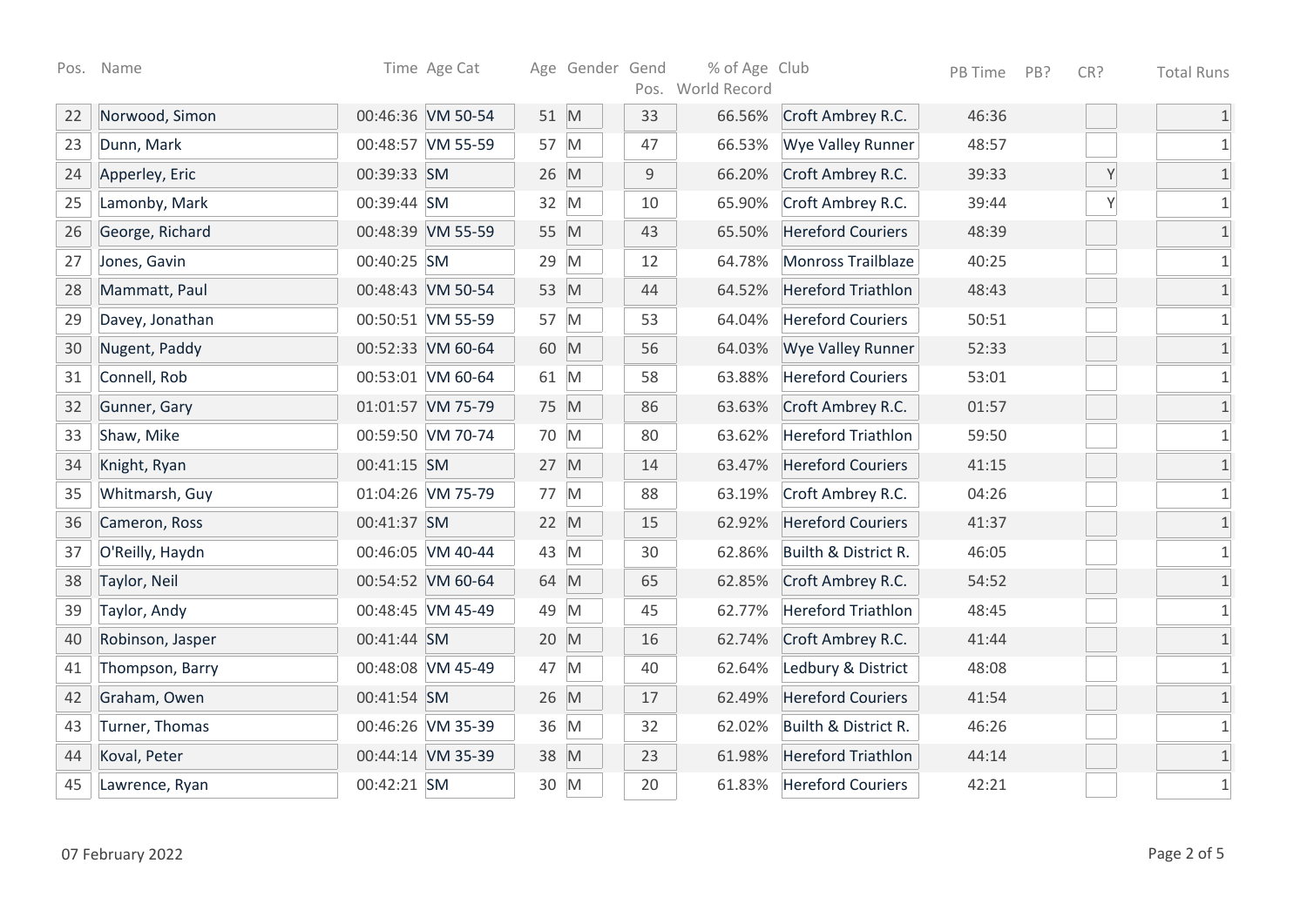| Pos. | Name              |                 | Time Age Cat      |      | Age Gender Gend |    | % of Age Club<br>Pos. World Record |                          | PB Time | PB? | CR? | <b>Total Runs</b> |
|------|-------------------|-----------------|-------------------|------|-----------------|----|------------------------------------|--------------------------|---------|-----|-----|-------------------|
| 46   | Flowers, Steven   |                 | 00:44:24 VM 35-39 | 38 M |                 | 25 | 61.75%                             | <b>Wye Valley Runner</b> | 44:24   |     |     | $1\,$             |
| 47   | Grinnell, Neil    |                 | 00:48:10 VM 45-49 | 45 M |                 | 41 | 61.73%                             | Ledbury & District       | 48:10   |     |     | $\mathbf{1}$      |
| 48   | Cartwright, Peter |                 | 00:56:14 VM 65-69 | 65 M |                 | 70 | 61.71%                             | <b>Ludlow Runners</b>    | 56:14   |     |     | $\mathbf{1}$      |
| 49   | Champken, Tony    |                 | 00:56:17 VM 65-69 | 65 M |                 | 71 | 61.65%                             | <b>Wye Valley Runner</b> | 56:17   |     |     | $\mathbf{1}$      |
| 50   | Williams, David   |                 | 00:54:12 VM 55-59 | 59 M |                 | 62 | 61.44%                             | <b>Hereford Couriers</b> | 54:12   |     |     | $\mathbf{1}$      |
| 51   | Womack, Grant     |                 | 00:45:31 VM 40-44 | 40 M |                 | 27 | 61.11%                             | Croft Ambrey R.C.        | 45:31   |     |     | $\mathbf{1}$      |
| 52   | Radon, Mark       |                 | 00:45:54 VM 40-44 | 40 M |                 | 29 | 60.60%                             | Presteigne Pacers        | 45:54   |     |     | $\mathbf{1}$      |
| 53   | Bullass, Richard  | 00:43:17 SM     |                   | 27   | M               | 21 | 60.49%                             | Builth & District R.     | 43:17   |     |     | $\mathbf{1}$      |
| 54   | Stephens, Andrew  |                 | 00:50:06 VM 45-49 | 47   | $\mathsf{M}$    | 51 | 60.18%                             | Monross Trailblaze       | 50:06   |     |     | $\mathbf{1}$      |
| 55   | Mesham, Steve     |                 | 00:51:16 VM 50-54 | 50 M |                 | 54 | 60.11%                             | <b>Presteigne Pacers</b> | 51:16   |     |     | $\mathbf{1}$      |
| 56   | Dunster, Kevin    |                 | 00:55:44 VM 55-59 | 59 M |                 | 66 | 59.75%                             | <b>Hay Hotfooters</b>    | 55:44   |     |     | $\mathbf{1}$      |
| 57   | Woodhouse, Harry  | 00:44:10 SM     |                   | 20 M |                 | 22 | 59.28%                             | <b>Hereford Couriers</b> | 44:10   |     |     | $\mathbf{1}$      |
| 58   | Morris, Will      | 00:44:16 SM     |                   | 26 M |                 | 24 | 59.15%                             | <b>Hereford Couriers</b> | 44:16   |     |     | $\mathbf{1}$      |
| 59   | Collins, Mick     |                 | 00:54:47 VM 55-59 | 56 M |                 | 64 | 58.81%                             | <b>Hay Hotfooters</b>    | 54:47   |     |     | $\mathbf{1}$      |
| 60   | Preece, Roland    |                 | 00:54:18 VM 55-59 | 55 M |                 | 63 | 58.69%                             | Croft Ambrey R.C.        | 54:18   |     |     | $\mathbf{1}$      |
| 61   | Millichap, David  |                 | 00:53:17 VM 50-54 | 52 M |                 | 59 | 58.59%                             | Croft Ambrey R.C.        | 53:17   |     |     | $\mathbf{1}$      |
| 62   | Collins, Joe      | 00:46:18 JM U20 |                   | 17 M |                 | 31 | 58.42%                             | <b>Hay Hotfooters</b>    | 46:18   |     |     | $1\,$             |
| 63   | Boog-Scott, Tom   |                 | 01:06:30 VM 70-74 | 72 M |                 | 91 | 58.07%                             | <b>Ludlow Runners</b>    | 06:30   |     |     | $\mathbf{1}$      |
| 64   | Prynne, Christian |                 | 00:54:03 VM 50-54 | 50 M |                 | 61 | 57.02%                             | Builth & District R.     | 54:03   |     |     | $\mathbf{1}$      |
| 65   | Sutherland, David |                 | 01:00:44 VM 60-64 | 64 M |                 | 82 | 56.78%                             | Builth & District R.     | 00:44   |     |     | $\mathbf{1}$      |
| 66   | Partridge, Steve  |                 | 00:49:48 VM 40-44 | 41 M |                 | 50 | 56.63%                             | Croft Ambrey R.C.        | 49:48   |     |     | $\mathbf{1}$      |
| 67   | Richardson, Clive |                 | 01:01:18 VM 65-69 | 65 M |                 | 84 | 56.61%                             | <b>Ludlow Runners</b>    | 01:18   |     |     | $\mathbf{1}$      |
| 68   | Brown, Alexander  |                 | 00:56:04 VM 50-54 | 54 M |                 | 69 | 56.45%                             | Builth & District R.     | 56:04   |     |     | $\mathbf{1}$      |
| 69   | Lancaster, Colin  |                 | 00:59:44 VM 60-64 | 60 M |                 | 79 | 56.33%                             | <b>Ludlow Runners</b>    | 59:44   |     |     | $\mathbf{1}$      |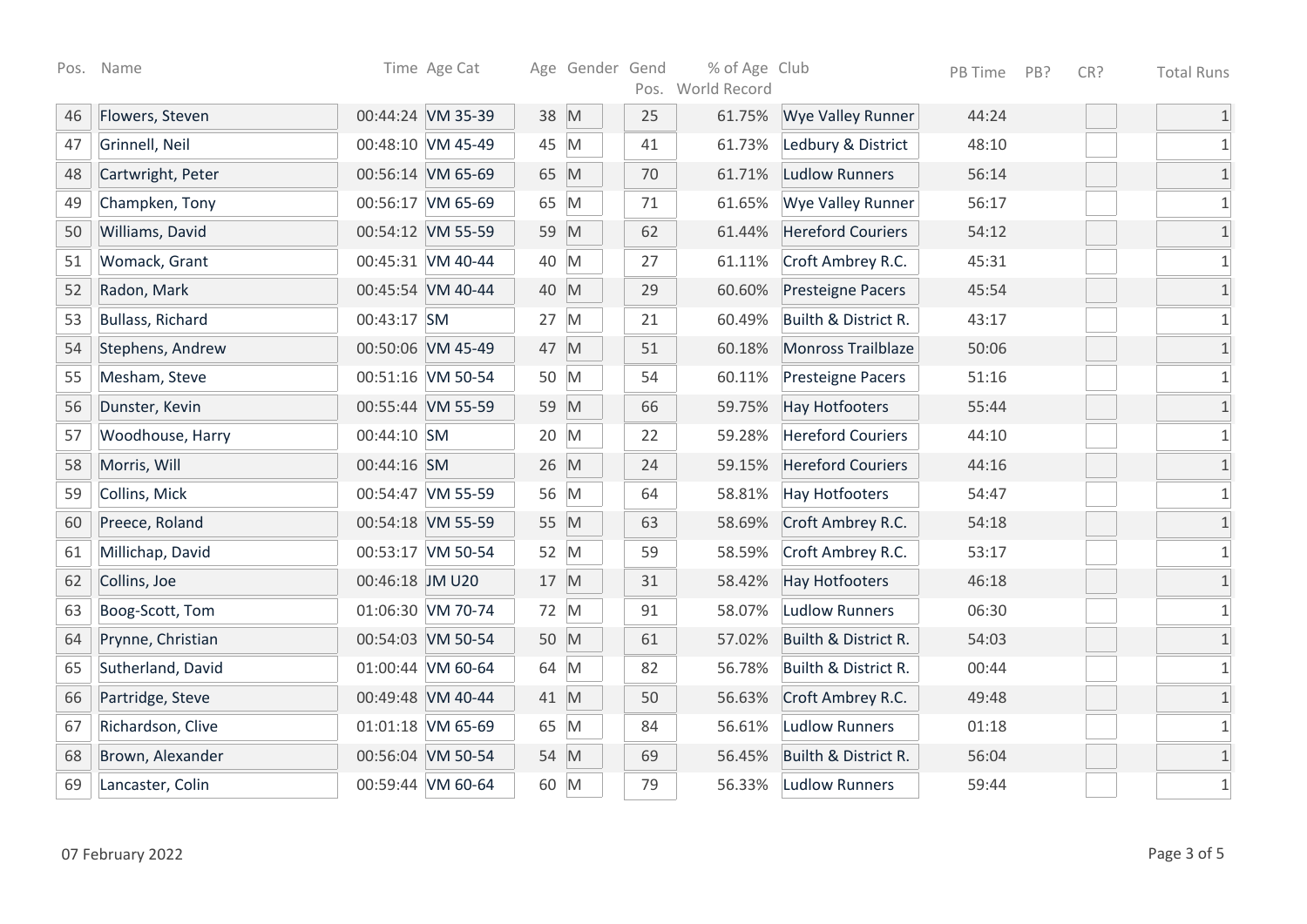|    | Pos. Name             |             | Time Age Cat      |      | Age Gender Gend |    | % of Age Club<br>Pos. World Record |                           | PB Time | PB? | CR? | <b>Total Runs</b> |
|----|-----------------------|-------------|-------------------|------|-----------------|----|------------------------------------|---------------------------|---------|-----|-----|-------------------|
| 70 | Harris, Dai           |             | 00:48:23 VM 35-39 | 37 M |                 | 42 | 56.25%                             | Builth & District R.      | 48:23   |     |     | $\mathbf{1}$      |
| 71 | Barnes, Kevin         |             | 00:58:34 VM 55-59 | 58 M |                 | 77 | 56.23%                             | <b>Hereford Couriers</b>  | 58:34   |     |     | $\mathbf{1}$      |
| 72 | Klotz, David          |             | 00:49:30 VM 40-44 | 40 M |                 | 49 | 56.20%                             | <b>Wye Valley Runner</b>  | 49:30   |     |     | $\mathbf{1}$      |
| 73 | Green, David          |             | 00:56:29 VM 50-54 | 54 M |                 | 72 | 56.03%                             | <b>Hereford Couriers</b>  | 56:29   |     |     | $\mathbf{1}$      |
| 74 | Ware, George          | 00:47:12 SM |                   | 24 M |                 | 36 | 55.47%                             | <b>Hereford Couriers</b>  | 47:12   |     |     | $\mathbf{1}$      |
| 75 | Juson, Sam            | 00:47:51 SM |                   | 23 M |                 | 38 | 54.72%                             | Croft Ambrey R.C.         | 47:51   |     |     | $\mathbf{1}$      |
| 76 | Jaspers, John         |             | 00:56:48 VM 50-54 | 51 M |                 | 74 | 54.61%                             | <b>Hereford Couriers</b>  | 56:48   |     |     | $\mathbf{1}$      |
| 77 | Glasgow, Douglas      | 00:48:08 SM |                   | 32 M |                 | 39 | 54.40%                             | Presteigne Pacers         | 48:08   |     |     | $\mathbf{1}$      |
| 78 | Barrett, Dave         |             | 00:58:16 VM 50-54 | 54 M |                 | 75 | 54.32%                             | Croft Ambrey R.C.         | 58:16   |     |     | $\mathbf{1}$      |
| 79 | Parker, Paul          |             | 00:56:35 VM 45-49 | 49 M |                 | 73 | 54.08%                             | <b>Ludlow Runners</b>     | 56:35   |     |     | $\mathbf{1}$      |
| 80 | Hinton, James         |             | 00:55:57 VM 45-49 | 46 M |                 | 68 | 53.53%                             | Ludlow Runners            | 55:57   |     |     | $1\,$             |
| 81 | Summers, Peter        |             | 00:51:25 VM 35-39 | 35 M |                 | 55 | 52.22%                             | <b>Hay Hotfooters</b>     | 51:25   |     |     | $\mathbf{1}$      |
| 82 | Spear, Daniel         | 00:50:36 SM |                   | 34 M |                 | 52 | 51.75%                             | <b>Hereford Couriers</b>  | 50:36   |     |     | $\mathbf{1}$      |
| 83 | Price, Robert         |             | 00:59:28 VM 45-49 | 49 M |                 | 78 | 51.46%                             | Builth & District R.      | 59:28   |     |     | $\mathbf{1}$      |
| 84 | Powell, Thomas        |             | 00:52:52 VM 35-39 | 35 M |                 | 57 | 50.79%                             | Ludlow Runners            | 52:52   |     |     | $\mathbf{1}$      |
| 85 | Stanley, Tony         |             | 01:08:23 VM 60-64 | 63 M |                 | 92 | 50.13%                             | <b>Ludlow Runners</b>     | 08:23   |     |     | $\mathbf{1}$      |
| 86 | Gray, Adam            | 00:53:41 SM |                   | 26 M |                 | 60 | 48.77%                             | Monross Trailblaze        | 53:41   |     |     | $\mathbf{1}$      |
| 87 | Haywood, Mike         |             | 01:08:31 VM 55-59 | 59   | M               | 93 | 48.60%                             | Croft Ambrey R.C.         | 08:31   |     |     | $\mathbf{1}$      |
| 88 | Hobson, Stephen       |             | 01:10:26 VM 60-64 | 61 M |                 | 94 | 48.08%                             | <b>Hereford Couriers</b>  | 10:26   |     |     | $\mathbf{1}$      |
| 89 | Hogan, Ed             |             | 01:00:58 VM 40-44 | 43   | M               | 83 | 47.51%                             | Ledbury & District        | 00:58   |     |     | $\mathbf{1}$      |
| 90 | Cameron-Swann, Oliver |             | 01:03:33 VM 45-49 | 47 M |                 | 87 | 47.44%                             | Croft Ambrey R.C.         | 03:33   |     |     | $\mathbf{1}$      |
| 91 | Foster, lan           |             | 01:05:23 VM 50-54 | 50 M |                 | 90 | 47.13%                             | <b>Hereford Triathlon</b> | 05:23   |     |     | $\mathbf{1}$      |
| 92 | Gamble, Stuart        |             | 01:04:42 VM 45-49 | 47 M |                 | 89 | 46.60%                             | <b>Ludlow Runners</b>     | 04:42   |     |     | $\mathbf{1}$      |
| 93 | Phillips, Saul        |             | 01:01:41 VM 40-44 | 41 M |                 | 85 | 45.72%                             | <b>Ludlow Runners</b>     | 01:41   |     |     | $\mathbf{1}$      |